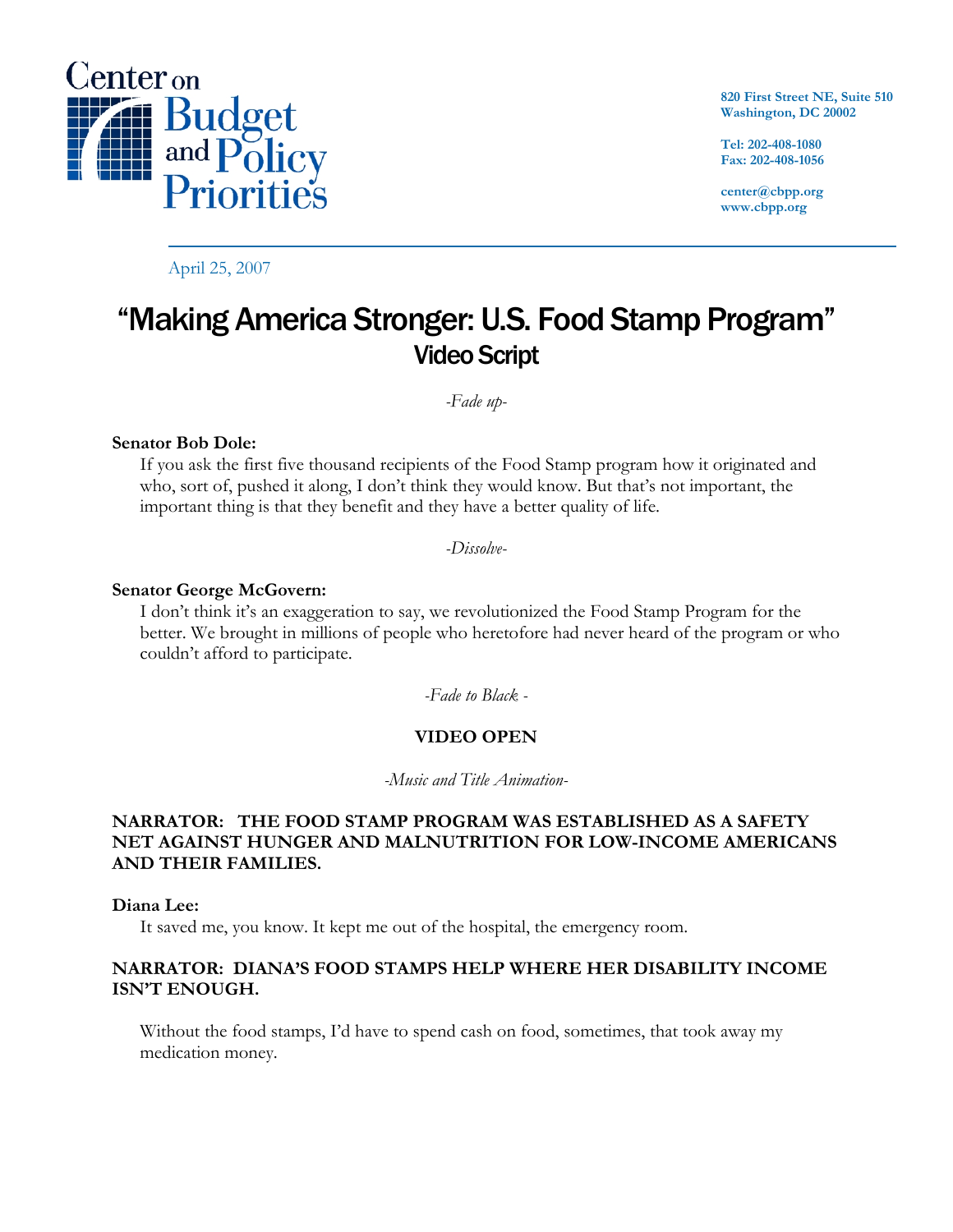#### **Aida Corredor:**

I don't think that any mother wants to see their children suffering and starving, but I went through that.

# **NARRATOR: AIDA SUPPORTS HERSELF TODAY, BUT BACK IN THE 70s THE FOOD STAMP PROGRAM GAVE HER SUPPORT TO RAISE HER SONS.**

When I apply for the food stamp benefit it was a "blessing."

# **NARRATOR: TODAY, THE PROGRAM HELPS MILLIONS OF FAMILIES, SENIORS, PEOPLE WITH DISABILITIES, AND LOW-WAGE WORKING AMERICANS AFFORD ACCESS TO ENOUGH FOOD.**

#### *(1930s Music at top)*

# **NARRATOR: FOOD STAMPS WERE FIRST INTRODUCED TO THE AMERICAN PUBLIC AS A "PILOT PROGRAM" DURING THE GREAT DEPRESSION.**

**MABEL MCFIGGIN OF ROCHESTER, NEW YORK, WAS THE FIRST FOOD STAMP RECIPIENT. SHE PAID 4 DOLLARS AND GOT 6 DOLLARS WORTH OF STAMPS IN RETURN. AN ORANGE STAMP COULD BUY ANY FOOD, WHILE A BLUE STAMP WAS GOOD FOR ONLY WHAT THE DEPARTMENT OF AGRICULTURE DEEMED TO BE "IN SURPLUS."** 

**THAT PROGRAM LASTED THROUGH THE EARLY 40S. FOOD STAMPS WERE REVIVED IN THE 60S AS PART OF THE WAR ON POVERTY, BUT AMERICANS STILL HAD TO PAY FOR THEIR STAMP COUPONS AND FOR THE POOREST THAT WAS A HARDSHIP.** 

# **MANY OF US, TODAY, PROBABLY DON'T REMEMBER THE EXTREME POVERTY THAT EXISTED IN POCKETS OF OUR COUNTRY IN THE 1960s.**

### **Dr. Aaron Shirley:**

We saw so many who died as a secondary consequence to severe malnutrition.

# **NARRATOR: Dr. AARON SHIRLEY WAS PART OF A TEAM OF DOCTORS THAT INVESTIGATED.**

You'd see skinny legs, skinny arms, shrunken facial features and a bloated belly. That's what really as a pediatrician got my attention.

# **NARRATOR: THE DOCTORS' WORK BECAME PART OF A CBS DOCUMENTARY, HOSTED BY CHARLES KURALT, CALLED "HUNGER IN AMERICA."**

### **CBS Documentary Narrator:**

This baby is dying of starvation. He was an American. Now he is dead.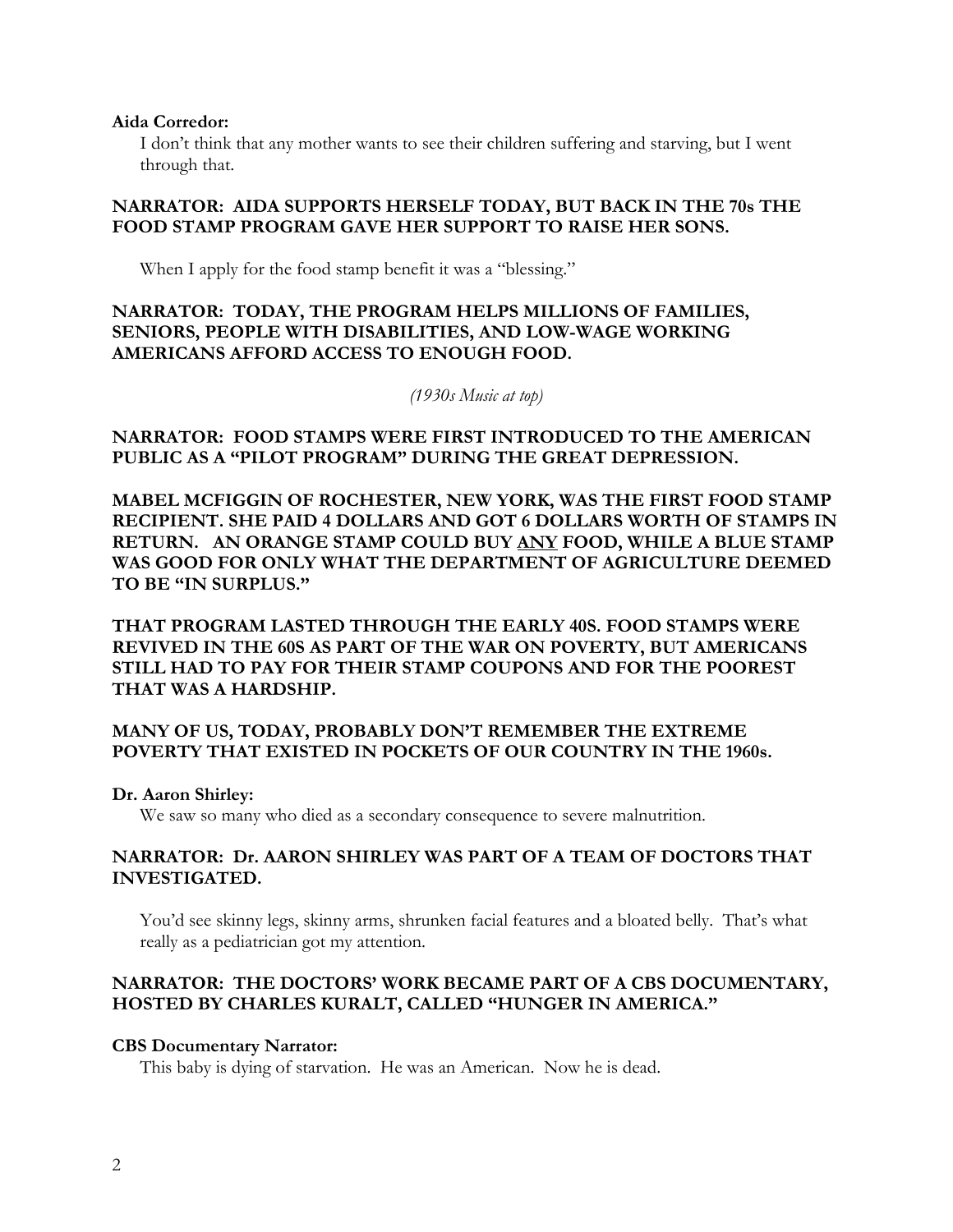# **NARRATOR: IT SHOCKED THE AMERICAN PUBLIC.**

#### **Senator George McGovern:**

I was watching a documentary on CBS. It was 1968 and I remember saying, "Why are they looking at hunger in the United States?" The incident that caught my attention was they picked up on a little boy alongside of the room leaning against the wall…

*-Dissolves into actual scene from the documentary-*

#### **CBS Documentary Interviewer:**

Well, when you get to school, what do you have to eat there?

#### **Boy:**

Nothing.

#### **CBS Documentary Interviewer:**

You don't have anything to eat when you're at school?

#### **Boy:**

Nothing.

#### **Senator George McGovern:**

The interviewer said to this boy, "What do you think when you stand here day after day, watching the other children eat and you can't join with them?" He said, "I'm ashamed."

*-Dissolves into actual scene from the documentary-*

#### **Boy:**

I'm ashamed.

### **CBS Documentary Interviewer:**

Are you ashamed?

#### **Boy:**

Yes.

#### **CBS Documentary Interviewer:**

Why are you ashamed?

### **Boy:**

I don't have any money.

#### **Senator George McGovern:**

I said to my family that was watching the documentary with me, "You know, it's not that little boy who should be ashamed, it's George McGovern, a United States Senator, a member on the Committee on Agriculture."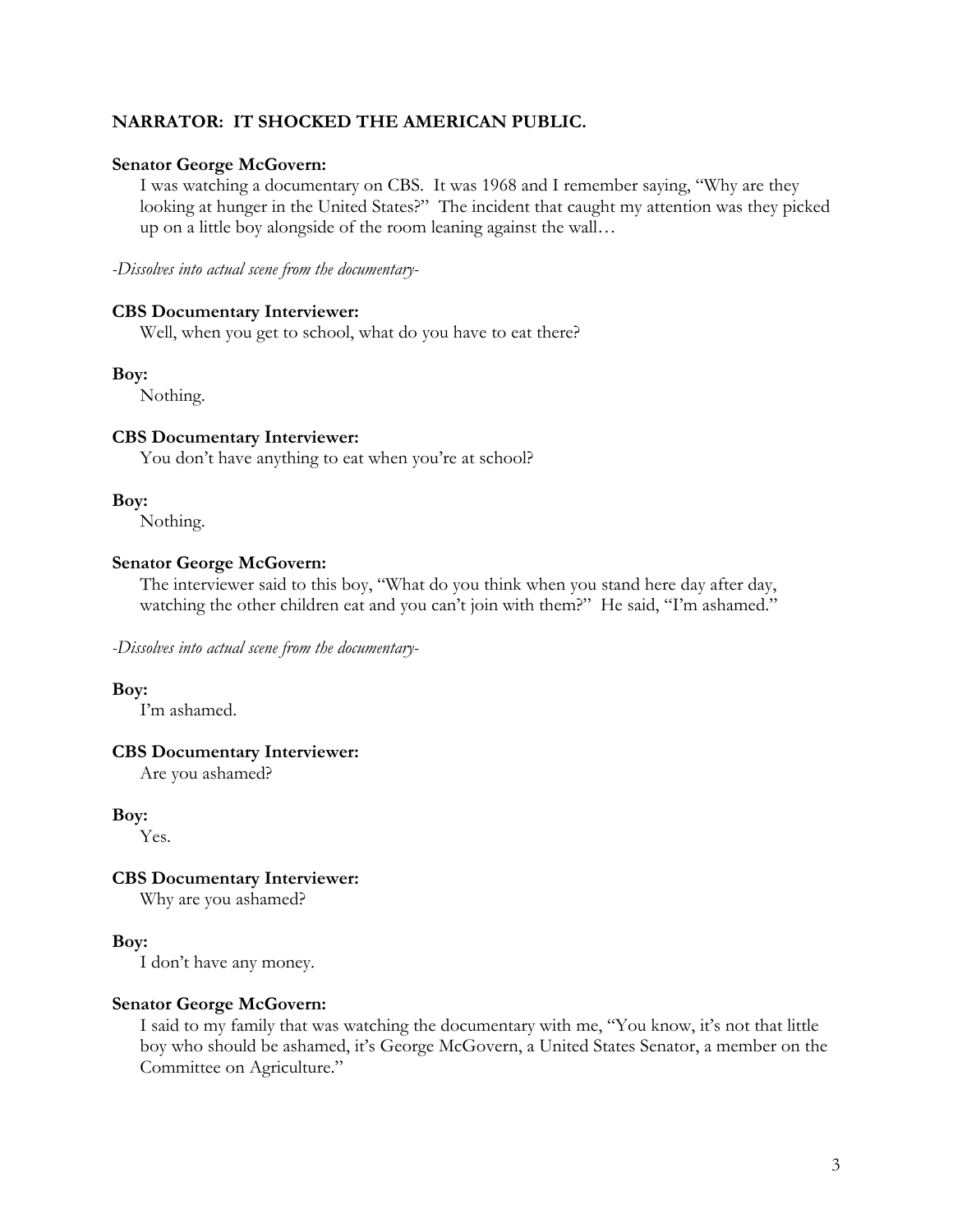So I went to the Senate the very next day and introduced a resolution to create what was the Select Committee on Nutrition and Human Needs, and for the next 10 years that committee led the way in this country in making sure every member of Congress, every American knew about hunger in this country.

Bob Dole was the ranking Republican on the committee, I was the chairman, and we worked hand-in-glove. We didn't play any partisan politics with this issue.

### **Senator Bob Dole:**

What really impressed me were the field hearings, and you saw it first-hand and you knew it wasn't something some network maybe dreamed up or whatever and found some isolated cases. I think we began to understand it was widespread and needed to be addressed.

# **NARRATOR: IN THE EARLY 70s, WHILE FOOD STAMPS WERE HELPING TO PROTECT MILLIONS FROM HUNGER, IT WAS CLEAR THAT CHANGES IN THE PROGRAM COULD IMPROVE ITS EFFICIENCY AND REACH.**

**SENATORS DOLE AND MCGOVERN TOOK THE LEAD. THEY TEAMED WITH CONGRESSMAN TOM FOLEY IN THE HOUSE AND THE CARTER ADMINISTRATION TO PASS THE FOOD STAMP REFORM ACT OF 1977.** 

# **THIS BIPARTISAN LEGISLATION REVOLUTIONIZED THE PROGRAM, AND MADE THE PROGRAM MORE EFFICIENT AND MORE ACCESSIBLE TO THE POOR BY FINALLY ELIMINATING THE REQUIREMENT THAT AMERICANS PAY FOR A PORTION OF THEIR STAMPS.**

### **Senator Bob Dole:**

If you didn't have that money to put up then you weren't eligible for the program. It didn't make any sense to me.

# **NARRATOR: IT WAS AROUND THIS SAME TIME THAT DR. AARON SHIRLEY RETURNED TO THE PLACES OF SEVERE HUNGER HE HAD WITNESSED A DECADE EARLIER**

#### **Dr. Aaron Shirley:**

It was after the food stamp program had been in existence, and it was just amazing and rewarding to see some of the same people that we had interviewed, how much better they were in terms of their nutrition status and their outlook on life.

# **NARRATOR: TODAY'S FOOD STAMP PROGRAM IS EVEN STRONGER, AS A RESULT OF KEY REFORMS PUT IN PLACE IN RECENT YEARS BY CONGRESS, STATES AND THE WHITE HOUSE.**

# **TODAY'S PROGRAM BENEFITS 26 MILLION AMERICANS EVERY MONTH. MORE THAN HALF ARE CHILDREN.**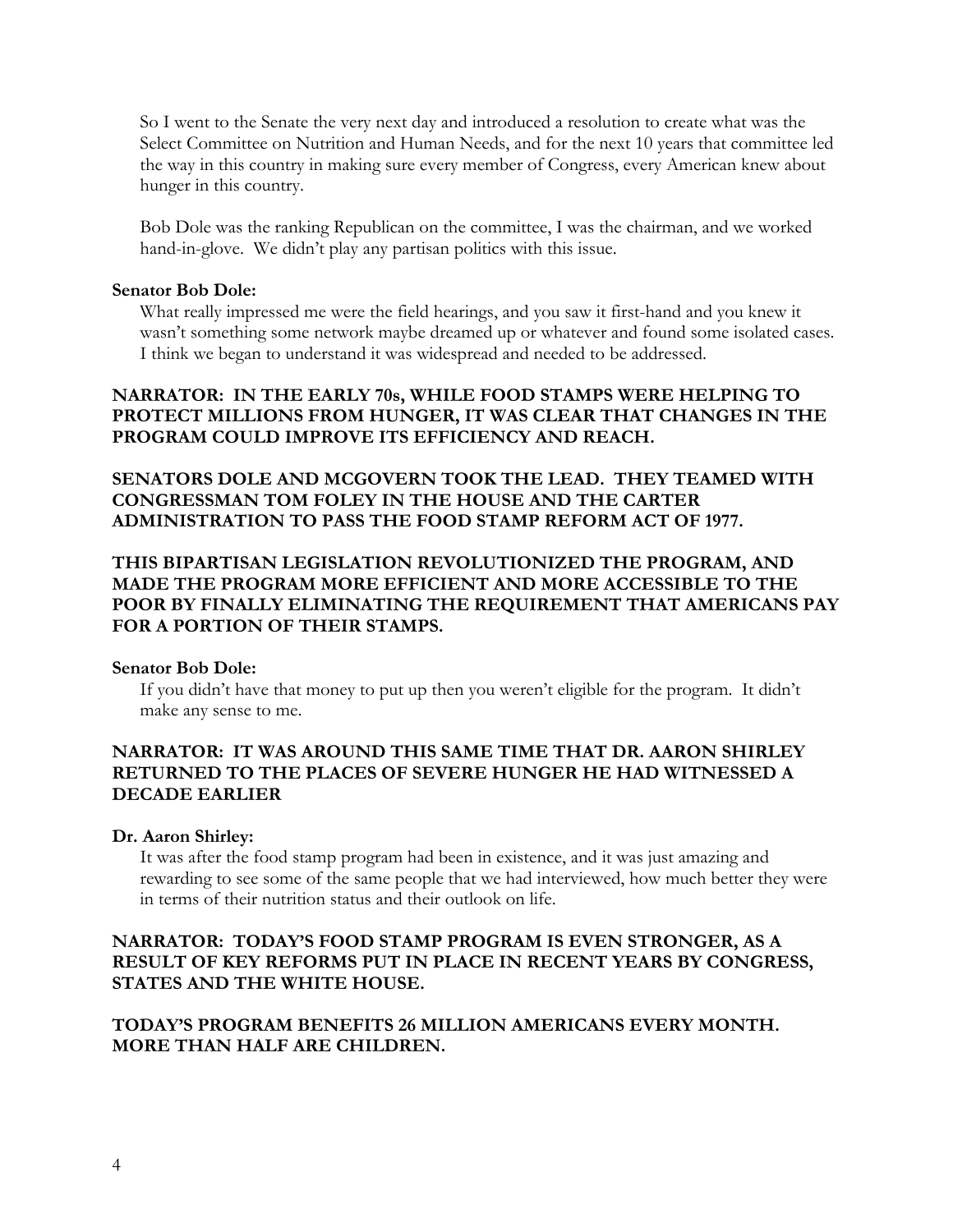#### **Wendy Tabb:**

It's more pain for you to have your children to be hungry than for you to be hungry.

# **NARRATOR: THE PROGRAM IS EXTREMELY EFFICIENT AND HAS THE HIGHEST LEVEL OF ACCURACY IN ITS HISTORY. 98 PERCENT OF THOSE WHO PARTICIPATE TODAY ARE INDEED ELIGIBLE. BENEFIT TRANSACTIONS ARE SIMPLER: PAPER COUPONS HAVE BEEN REPLACED BY DEBIT-LIKE E.B.T. CARDS.**

# **THE PROGRAM IS A KEY SUPPORT FOR WORKING FAMILIES. IT SERVES NEARLY TWICE THE NUMBER OF LOW-WAGE WORKING AMERICANS THAN THOSE WHO RELY ON WELFARE.**

#### **Jane Schwartz, Director of North Carolina Food Stamp Program:**

One of the myths in the food stamp program is that it serves only those who won't work or can't work for some reason, but the opposite is true. We have more and more working families, especially families with children.

# **NARRATOR: IMPROVING NUTRITION IS A TOP PRIORITY.**

#### **Kate Coler, USDA:**

The food stamp program has a really aggressive nutrition education component to it, and we really do need to help people learn how to eat a nutritious diet to improve their health and overall well being.

### **NARRATOR: AND THE PROGRAM RAPIDLY RESPONDS IN TIMES OF ECONOMIC NEED. NEARLY 2 MILLION NEW "HOUSEHOLDS" WERE TEMPORARILY ENROLLED IN "DISASTER FOOD STAMPS" AFTER HURRICANES RITA, WILMA AND KATRINA.**

#### **Verna Walker:**

After the storm, I lost everything and I was informed that we could apply for food stamps. I did not have any food, I did not have anything and so I applied for food stamps and I received food stamps for 2 months.

# **NARRATOR: FOOD STAMPS HAVE ALL BUT ELIMINATED THE SEVERE HUNGER AND MALNUTRITION THAT WE SAW IN THE 1960s. BUT YET, IN THE US TODAY, THE CENSUS BUREAU ESTIMATES THAT MORE THAN 1 IN 10 ADULTS AND 1 IN 6 CHILDREN DON'T HAVE REGULAR ACCESS TO ENOUGH FOOD.**

### **Cheryl Burchett:**

Your stomach is constantly growling. It starts to hurt, being in pain. (Tears up and starts crying.) It just, it just feels like a ball of knots.

### **NARRATOR: DR. DEBORAH FRANK FOUNDED THE "GROW CLINIC" IN BOSTON FOR MALNOURISHED CHILDREN.**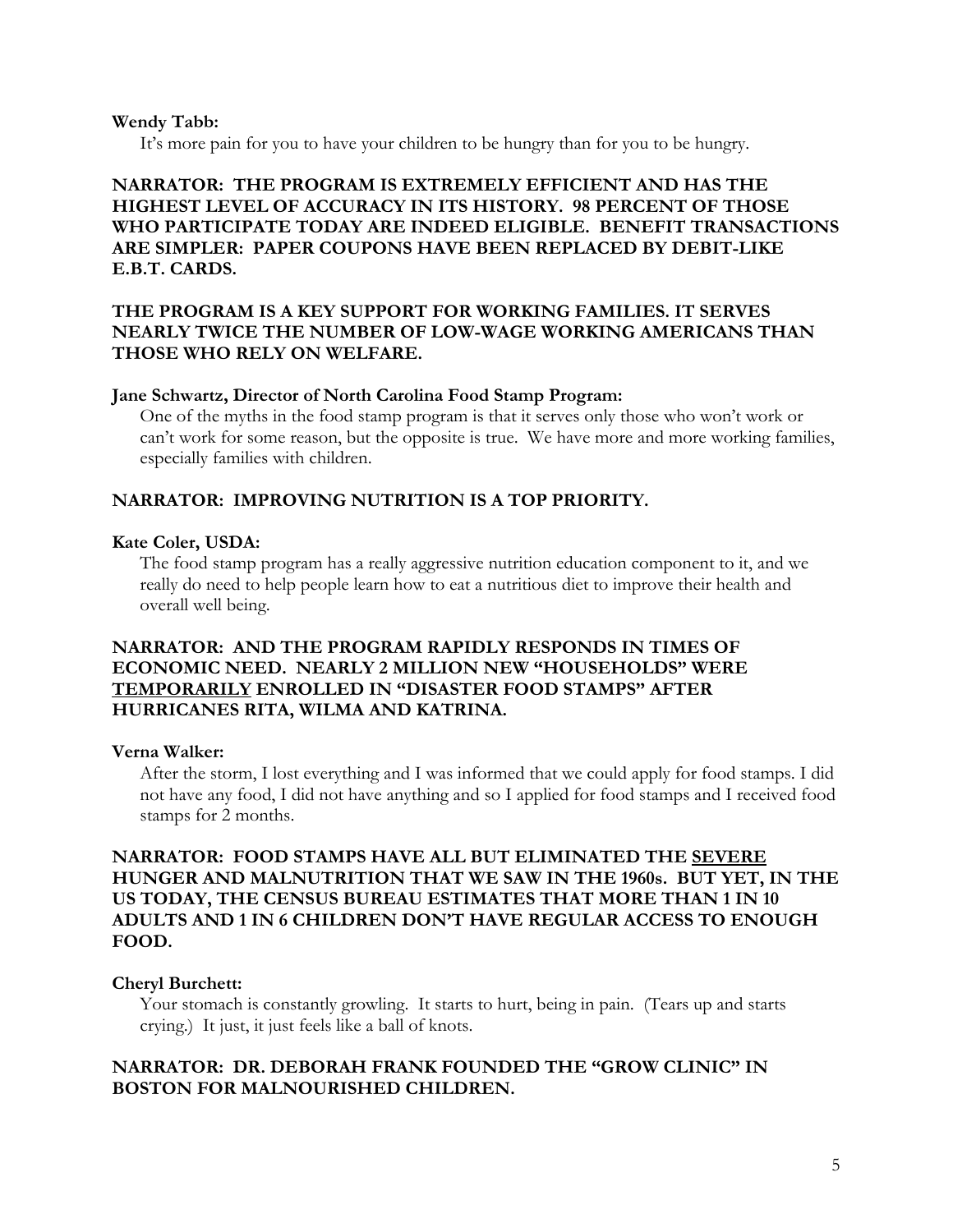#### **Dr. Deborah Frank:**

There's a substantial hunger problems, it's at least 1 out of 5 of the children under 3 coming through our emergency room here, and it is really frightening to me that food insecurity is so prevalent among these very young children in the critical period of brain growth.

# **NARRATOR: DR. FRANK SAYS THE FOOD STAMP PROGRAM IS HAVING AN IMPACT.**

I've seen when the family has gotten some food stamps and suddenly the child comes back in a month and you say, "Wow that's great weight gain, what happened?"

# **NARRATOR: 40 PERCENT OF THOSE ELIGIBLE FOR FOOD STAMPS MISS OUT ON BENEFITS. MANY DON'T KNOW THEY ARE ELIGIBLE. OTHERS FIND THE PROCESS TOO DIFFICULT.**

# **EVEN FOR THOSE ON FOOD STAMPS, BENEFITS CAN RUN OUT BEFORE THE END OF THE MONTH, CREATING TOUGH CHOICES ABOUT WHETHER TO BUY FOOD OR PAY OTHER BILLS.**

#### **Demetric Tyson:**

I had to decide on what if I want to pay the light bill or what if I want to put some food in the house. It was a hard decision.

### **NARRATOR: CHARITIES AND CHURCHES PROVIDE SOME HELP BUT CAN'T FILL THE GROWING NEED.**

#### **Barb Packer:**

We can't do it all, you know, we're stretched. Our congregation members are stretched.

# **NARRATOR: BARB PACKER IS HEAD OF LUTHERAN FOOD PANTRY SERVICES IN CENTRAL OHIO. THIS PANTRY ALONE SERVES SIX THOUSAND PEOPLE A MONTH ON AVERAGE, A 25% INCREASE OVER LAST YEAR, AND IT'S A STRUGGLE…**

#### **Barb Packer:**

We're at the point where a lot of the small community churches, as good hearted as these people are, they can't continue to give at the rate that they're giving to take care of the problem.

# **NARRATOR 36: AT THIS ELEMENTARY SCHOOL, THERE IS NO SHORTAGE OF KIDS WHO COME TO SCHOOL HUNGRY.**

#### **Julie Winland, School Nurse, Columbus Public Schools:**

Children come to school with stomach aches because they're hungry, children don't perform well in school because they're hungry. They want to come to school because they're hungry and they know they're going to get a meal.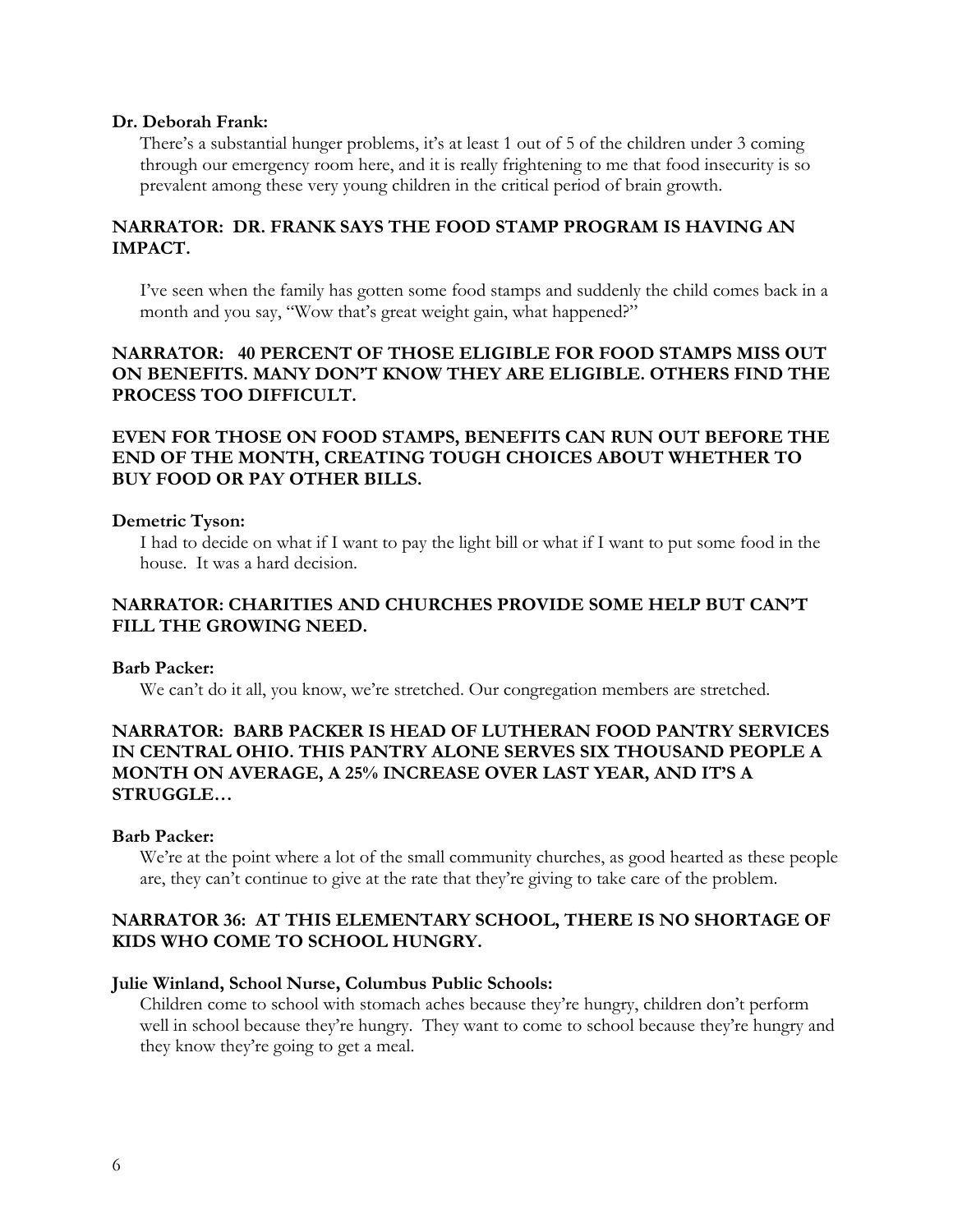# **NARRATOR: EVERY FRIDAY AT SCHOOLS IN LINCOLN, NEBRASKA, KIDS RECEIVE SPECIAL BACKPACKS FILLED WITH FOOD FROM THE LOCAL FOOD BANK SO THEY CAN EAT OVER THE WEEKEND**.

#### **Scott Young: Executive Director, Food Bank of Lincoln:**

There is hunger that the backpack program exposes every week. We're currently distributing 510 backpacks every Friday afternoon. Food banks are a great support system for hungry people but bigger answers are needed to keep people from going hungry in our country.

# **NARRATOR: THE FOOD STAMP PROGRAM IS AS ESSENTIAL TODAY AS IT WAS 30 YEARS AGO. AND IT CAN DO MORE: MILLIONS OF AMERICANS ARE STILL IN NEED.**

### **Reverend Stephen Tucker:**

You're going to have to come to where the people are, see the suffering, see the effects and how it has a rippling effect in our total society. I think the Food Stamp Program is a must.

### **Mary Wilson:**

It's really a blessing, you know, for the government to provide this 'cause a lot of people couldn't make it if it wasn't for that, 'cause I've been there.

# **NARRATOR: THIS YEAR, THE HIGHLY RESPECTED NATIONAL JOURNAL CALLED THE FOOD STAMP PROGRAM "ONE OF THE GOVERNMENT'S TOP SUCCESSES".**

#### **Former Rep. Charlie Stenholm (D-Texas):**

I started out in congress not being a supporter of food stamps because I was one of those that believed that there was a lot of waste, fraud and abuse. I evolved into a supporter of the Food Stamp Program based on the facts.

### **Rep. Jo Ann Emerson (R-Missouri):**

It's our responsibility as good citizens and as a government to help give people the means by which they can help themselves, and I think food stamps are one of the tools that we can use.

#### **Senator Richard Lugar (R-Indiana):**

This is essential that there be at least that kind of safety net to provide food, not just for the elderly and the very young and the helpless, but ordinary citizens who are trying to get on their feet.

### **Senator Bob Dole:**

We've always had people in need, and we've always tried to address those needs, but never in such a comprehensive way as the Food Stamp Reform Act of 1977.

### **Senator George McGovern:**

I still would like to see the Food Stamp Program expanded, so that we don't have hard-working poor families running out of stamps before the end of the month.